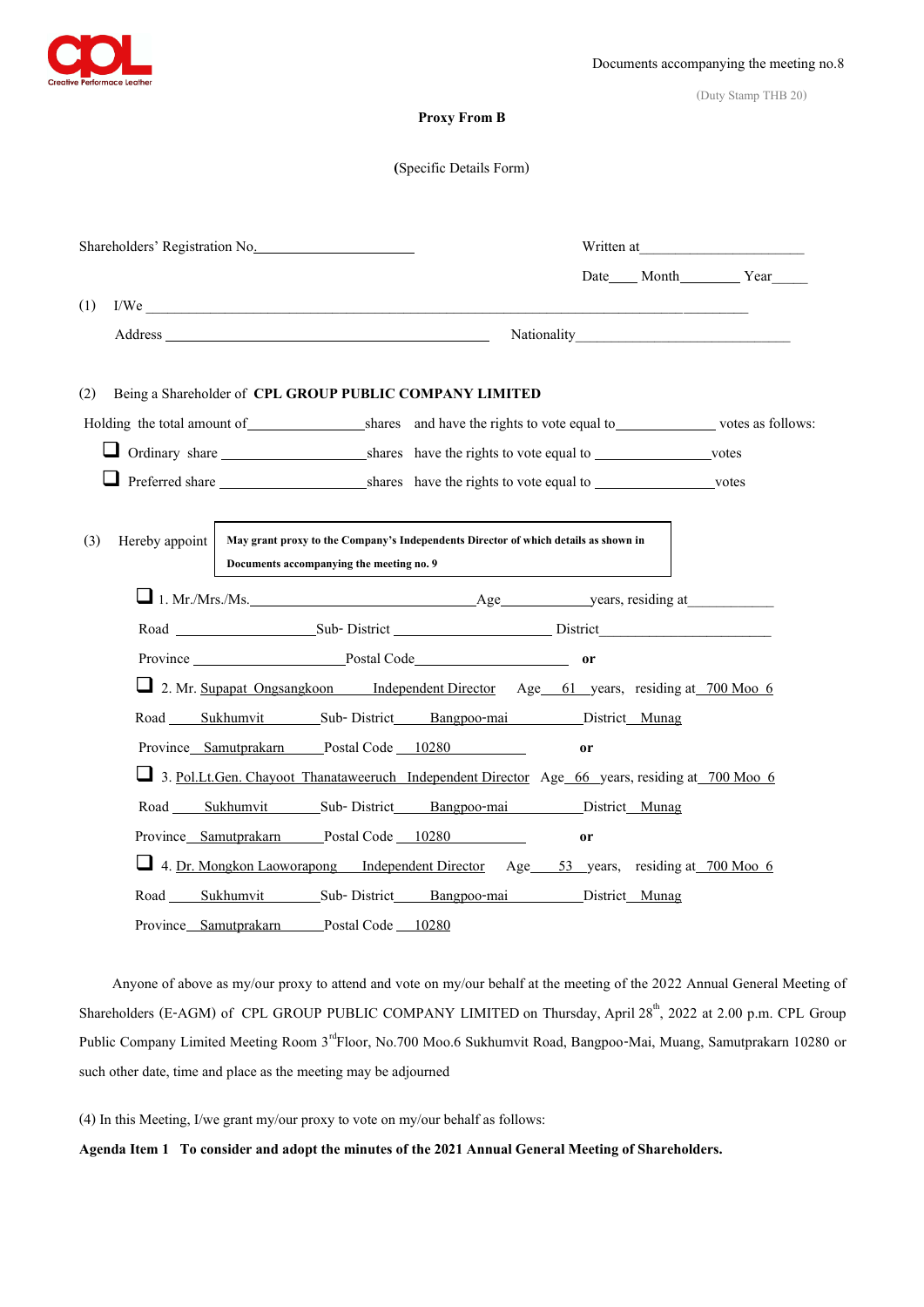

| $\Box$ (a) To grant my/our proxy to consider and vote on my/our behalf as appropriate in all respects.            |  |  |  |  |  |  |  |
|-------------------------------------------------------------------------------------------------------------------|--|--|--|--|--|--|--|
| $\Box$ (b) To grant my/our proxy to vote at my/our desire as follows:                                             |  |  |  |  |  |  |  |
| ⊔<br>Approve<br>Disapprove<br>Abstain                                                                             |  |  |  |  |  |  |  |
| Agenda Item 2 To acknowledge the Company's operating results for the year 2021.                                   |  |  |  |  |  |  |  |
| (a) To grant my/our proxy to consider and vote on my/our behalf as appropriate in all respects.                   |  |  |  |  |  |  |  |
| $\Box$ (b) To grant my/our proxy to vote at my/our desire as follows:                                             |  |  |  |  |  |  |  |
| ⊔<br>Disapprove<br>Abstain<br>Approve                                                                             |  |  |  |  |  |  |  |
| Agenda Item 3 To consider and approve the consolidated financial statement for the year ending December 31, 2021. |  |  |  |  |  |  |  |
| $\Box$ (a) To grant my/our proxy to consider and vote on my/our behalf as appropriate in all respects.            |  |  |  |  |  |  |  |
| (b) To grant my/our proxy to vote at my/our desire as follows:                                                    |  |  |  |  |  |  |  |
| $\Box$ Disapprove<br>Approve<br>Abstain                                                                           |  |  |  |  |  |  |  |
| Agenda Item 4 To consider and approve of dividend payment and allocation of the net profits as the legal reserve. |  |  |  |  |  |  |  |
| (a) To grant my/our proxy to consider and vote on my/our behalf as appropriate in all respects.                   |  |  |  |  |  |  |  |
| (b) To grant my/our proxy to vote at my/our desire as follows:                                                    |  |  |  |  |  |  |  |
| $\Box$ Approve<br>$\Box$<br>Disapprove<br>Abstain                                                                 |  |  |  |  |  |  |  |
| To approve of the nomination of directors whose tenures are expired by rotation.<br><b>Agenda Item 5</b>          |  |  |  |  |  |  |  |
| (a) To grant my/our proxy to consider and vote on my/our behalf as appropriate in all respects.                   |  |  |  |  |  |  |  |
| (b) To grant my/our proxy to vote at my/our desire as follows:                                                    |  |  |  |  |  |  |  |
| Vote for all nominated candidates                                                                                 |  |  |  |  |  |  |  |
| $\Box$<br>$\Box$ Approve<br>Disapprove $\Box$<br>Abstain                                                          |  |  |  |  |  |  |  |
| $\Box$ Vote for an individual nominated candidate                                                                 |  |  |  |  |  |  |  |
| Name of the nominated candidate 1. Mr.Kuo Shih Lun                                                                |  |  |  |  |  |  |  |
| □<br>$\Box$ Approve<br>Disapprove<br>$\Box$ Abstain                                                               |  |  |  |  |  |  |  |
| Name of the nominated candidate 2. Mr. Kitichai Wongcharoensin                                                    |  |  |  |  |  |  |  |
| $\Box$ Disapprove<br>$\Box$ Abstain<br>$\Box$ Approve                                                             |  |  |  |  |  |  |  |
| Name of the nominated candidate 3. Mr.Supapat Ongsangkoon                                                         |  |  |  |  |  |  |  |
| $\Box$ Approve<br>$\Box$ Disapprove<br>$\Box$ Abstain                                                             |  |  |  |  |  |  |  |
| Agenda Item 6 To approve of the directors' remuneration for the year 2022.                                        |  |  |  |  |  |  |  |
| (a) To grant my/our proxy to consider and vote on my/our behalf as appropriate in all respects.                   |  |  |  |  |  |  |  |
| ப<br>(b) To grant my/our proxy to vote at my/our desire as follows:                                               |  |  |  |  |  |  |  |
| $\Box$ Approve<br>Disapprove<br>Abstain                                                                           |  |  |  |  |  |  |  |
| Agenda Item 7 To approve the re-appointment of the Company auditor and fixing the audit fee for the year 2022.    |  |  |  |  |  |  |  |
| (a) To grant my/our proxy to consider and vote on my/our behalf as appropriate in all respects.                   |  |  |  |  |  |  |  |
| (b) To grant my/our proxy to vote at my/our desire as follows:                                                    |  |  |  |  |  |  |  |
| $\Box$ Approve<br>Disapprove<br>Abstain                                                                           |  |  |  |  |  |  |  |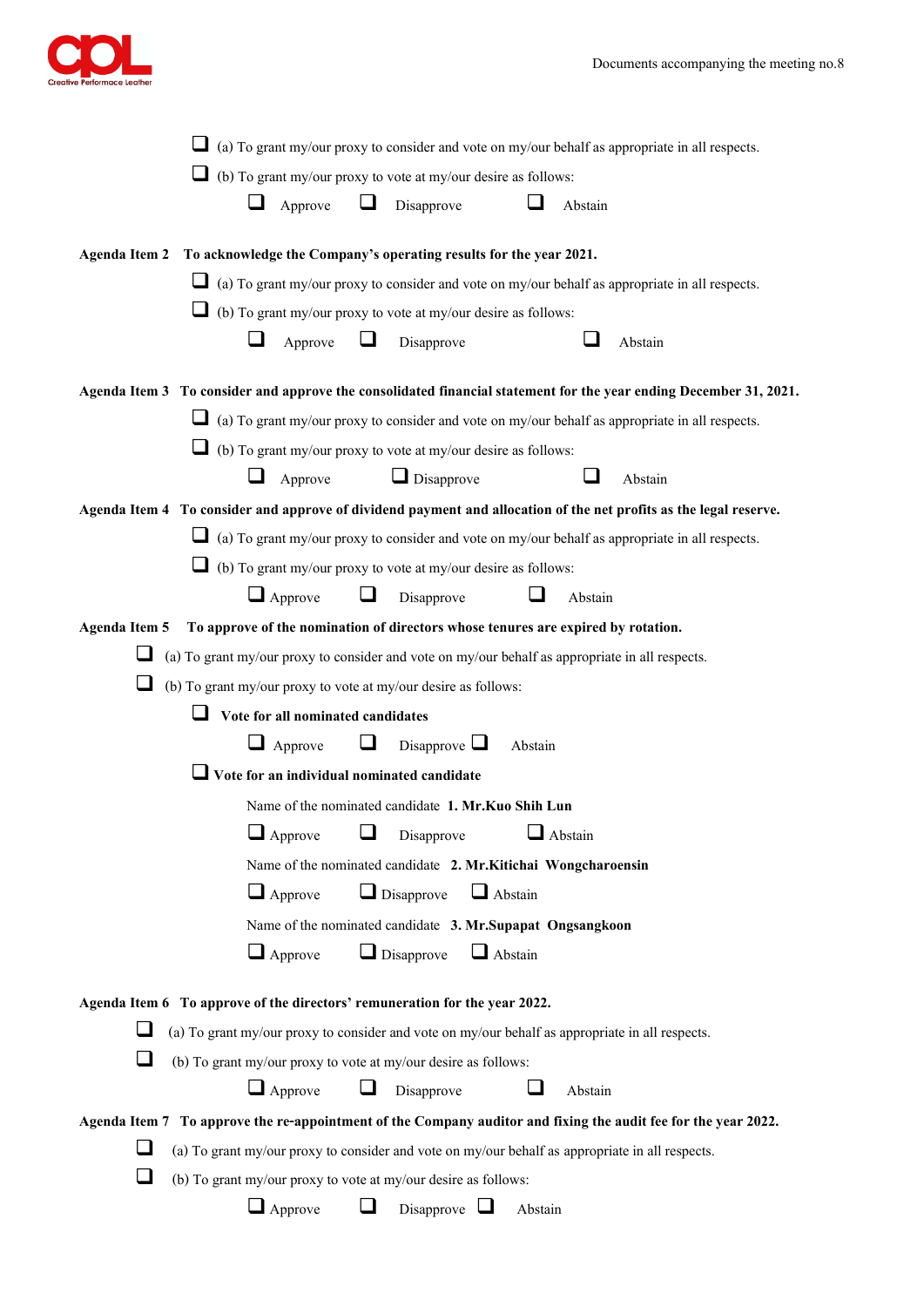

#### **Agenda Item 8 To amend the objectives of the Company and amending the Memorandum of Association Clause 3**

- (a) To grant my/our proxy to consider and vote on my/our behalf as appropriate in all respects.
- $\Box$  (b) To grant my/our proxy to vote at my/our desire as follows:

| $\Box$ Approve | Disapprove $\Box$ |  | Abstain |
|----------------|-------------------|--|---------|
|----------------|-------------------|--|---------|

**Agenda Item 9 Any other business (if any)**

(a) To grant my/our proxy to consider and vote on my/our behalf as appropriate in all respects.

 $\Box$  (b) To grant my/our proxy to vote at my/our desire as follows:

 $\Box$  Approve  $\Box$  Disapprove  $\Box$  Abstain

(5) Voting of proxy in any agenda that is not as specified in this proxy shall be considered as invalid and not signify my voting as a shareholder.

(6) In case I/we have not specified my/our voting intention in any agenda or not clearly specified or in case the Meeting considers or passes any

resolution other than those specified above, including the case of any amendment or addition of any fact, the proxy shall have the rights to consider and vote on my/our behalf as he/she may deem appropriate in all respects.

Any actions performed by the proxy in this Meeting shall be deemed to be the actions performed by myself/ourselves.

| Signature | Granton |
|-----------|---------|
|           |         |
| Signature | Proxy   |
|           |         |

## **Remarks: According to the notification of Department of Business Development, Ministry of Commerce regarding Proxy**

# **Form (Issue 5) 2007**

- **1.** The shareholder appointing the proxy must authorize only one proxy to attend and vote at the meeting and not split the number of shares to several proxies for splitting votes.
- **2.** Regarding the election of directors, the proxy can either elect the whole set of the nominated directors or any individual nominated directors
- **3.** In case there are additional agenda items other than those specified above, the grantor of the proxy shall use the Attachment to Proxy Form B attached herewith to specify the additional agenda item (s).